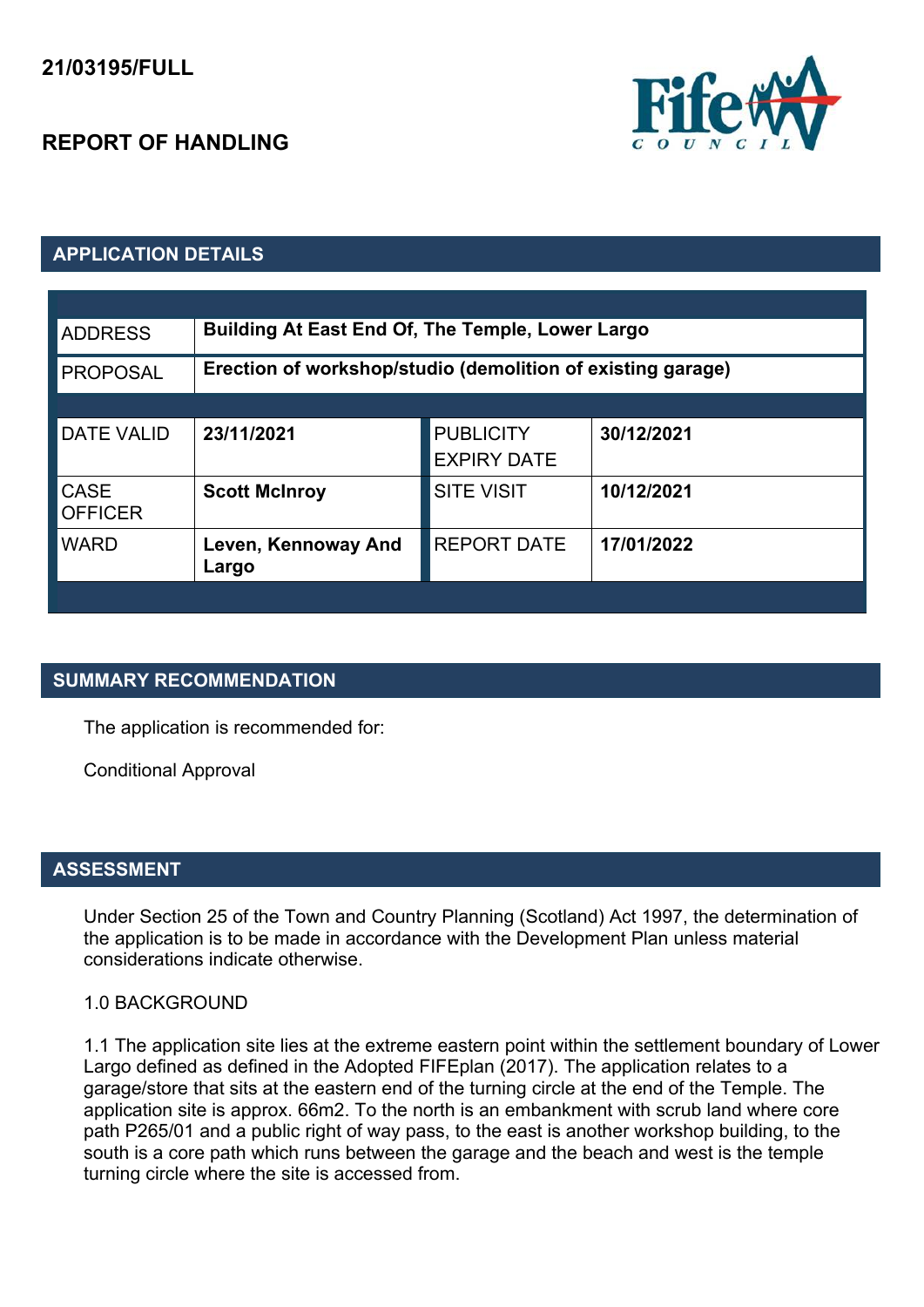1.2 This application is for the demolition of the existing garage and erection of workshop/studio. The proposed footprint of the new building would change slightly from the existing building with, the entrance to the garage would be set back by 0.6m to allow better access to the core path that runs to the south of the building, while the footprint would also move 0.6m to the south. The height of the replacement garage would rise by 1.9m to 5.5m in height at the western section of the south elevation by to 4.3m at the eastern section of the south elevation to provide room for the first-floor gallery space and a second-floor roof terrace. The proposed west elevation would have a window at first floor level and second floor level. The south elevation would have two windows at ground floor level, a large glazed window first floor level and a roof terrace with glazed balustrade at second floor level. The east elevation would a first-floor glazed window, while the north elevation would have a no windows. The building would be finished with light grey brick at ground floor level with anthracite metal cladding at first and second floor with treated hardwood vertical cladding on the second-floor south elevation. The windows and doors would be metal framed, while the existing garage door would be replaced by a treated hardwood horizontal cladding. The roof will have pv panels.

1.3 The recent planning history for the site is as follows:

04/03577/EFULL - Extend and alter domestic garage and store, including partial demolition of existing garage, and new roof structure - Approved 16.12.2004

21/01591/FULL - Erection of replacement garage and store with studio over - Approved 15/07/2021

# 2.0 PLANNING ASSESSMENT

2.1 The issues to be assessed against the Development Plan and other guidance are as follows: -

- Principle of Development
- Residential Amenity
- Design and Visual Impact
- Access
- Contaminated Land/Land Stability
- Road safety

#### 2.2 Principle of Development

2.2.1 The Scottish Planning Policy (2014) promotes the use of the plan-led system to provide a practical framework for decision making on planning applications thus reinforcing the provisions of Section 25 of the Act.

2.2.2 Policy 1, Part A, of the Adopted FIFEplan (2017) stipulates that the principle of development will be supported if it is either (a) within a defined settlement boundary and compliant with the policies for this location; or (b) is in a location where the proposed use is supported by the Local Development Plan Team.

2.2.3 In simple land use grounds, the principle of the development clearly meets the requirements of the Development Plan and national guidance by virtue of the site being situated within the settlement boundary of Lower Largo within the Adopted FIFEplan. Concerns have been raised that this proposal would be used as a residential premises or holiday let. As the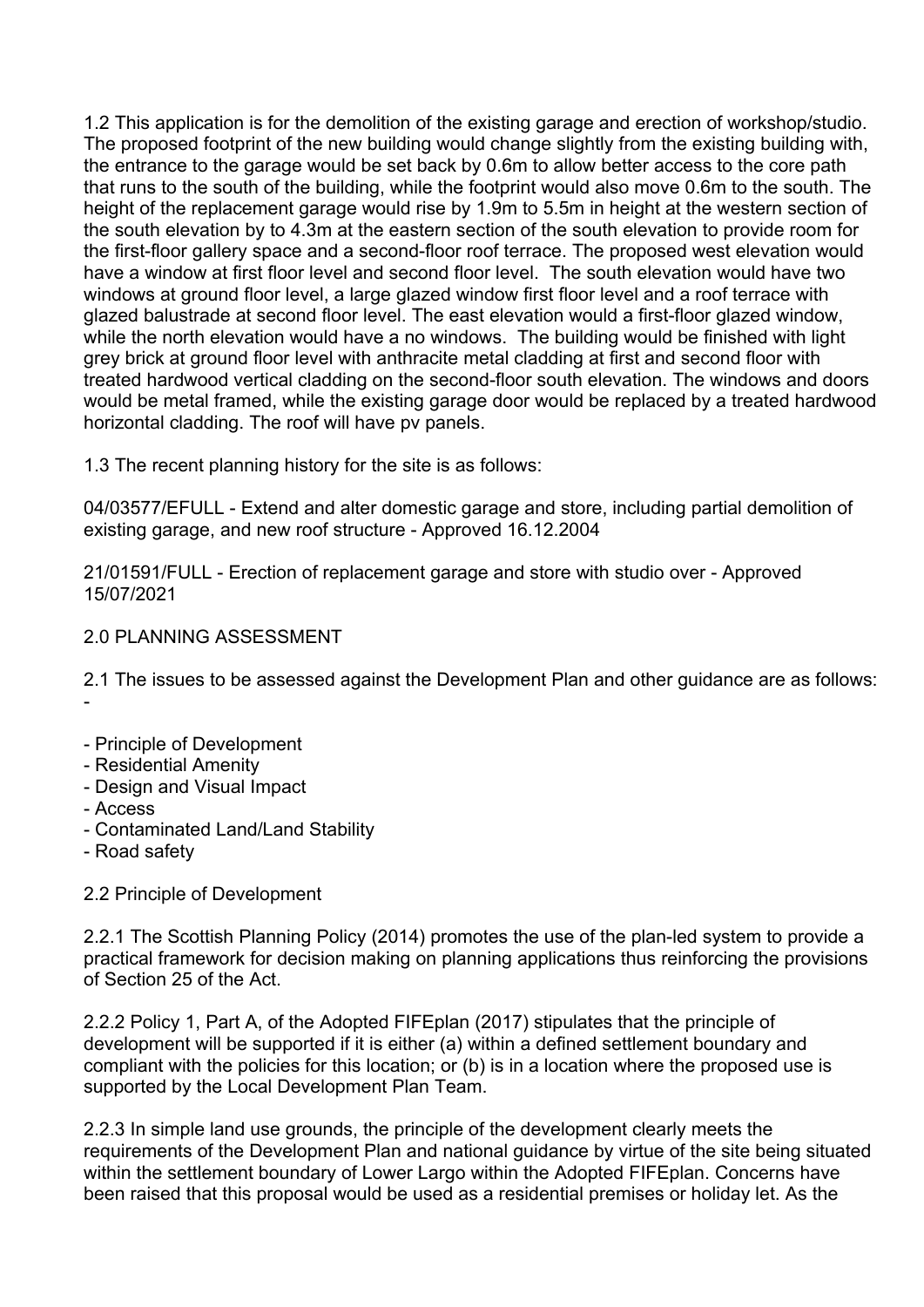application site is located within the settlement boundary of Lower Largo uses such as residential would be appropriate, however this application a is for a workshop/studio, therefore a condition has been included to ensure it remains a garage/studio and not a separate flat or dwellinghouse. If in the future the applicant wishes to change the use this building, then separate planning permission would be required. Notwithstanding this, the overall acceptability of the application is subject to the development satisfying other policy criteria such as design, amenity, road safety and other matters all of which are considered in detail below.

# 2.3 Residential Amenity

2.3.1 Policies 1 and 10 of the Adopted FIFEplan (2017) and Planning Guidelines on Sunlight and Daylight, apply in this respect. Policy 10 of the adopted FIFEplan states that development will only be supported if it does not have a significant detrimental impact on the amenity of existing or proposed land uses. Proposals must demonstrate that they will not lead to a significant detrimental impact on amenity in relation to the loss of privacy, sunlight and daylight. PAN 1/2011 establishes the best practice and the planning considerations to be taken into account with regard to developments that may generate noise, or developments that may be subject to noise. The PAN promotes the principles of good acoustic design and a sensitive approach to the location of new development.

2.3.2 Concerns have been raised regarding the impact of this building on the surrounding area. Although the proposed building would be 1.9m higher in height at the western section of the and to 4.3m at the eastern section of the south elevation than the existing building on site, given its location at the eastern extent of Lower Largo with the nearest residential property being over 23m to the south west this proposal will not proposal will not create a significant impact on the amount of daylight and sunlight this property will receive and would also not impact on the privacy of this dwelling. The proposed roof terrace on the south elevation would look straight onto the beach and the Firth of Forth, therefore this would have no impact on the residential amenity of the area. Fife Council's Public and Environmental Protection Team (PEPT) has assessed the proposal and have no objections to this proposal. Officers have also recommended that hours of construction works are limited by condition, however, given the small-scale nature of the works/conversion and extension involved such a condition would normally only be imposed for larger scale residential or housing sites not single minor conversion works. It should however be noted that in the unlikely event that there are statutory nuisance/amenity issues raised, then it would be more appropriate to deal with these through Environmental Health Public Protection legislation rather than through the planning system. On this basis, the proposal is therefore considered to be capable of meeting the requirements of the relevant Development Plan policies and Fife Council Customer Guidelines respectively with respects to ensuring there are no adverse impacts on neighbouring developments.

# 2.4 Design/ Visual Impact

2.4.1 FIFEplan Local Development Plan (2017) Policies 1, 7, 8 and 10 and Making Fife's Places Supplementary Guidance (2018) apply with regard to the design and visual impact of the proposal.

2.4.2 Policies 1 and 10 of FIFEplan (2017) aim to protect the visual amenity of the local community and state that development proposals must demonstrate that they will not lead to a significant detrimental impact in relation to the visual impact of the development on the surrounding area.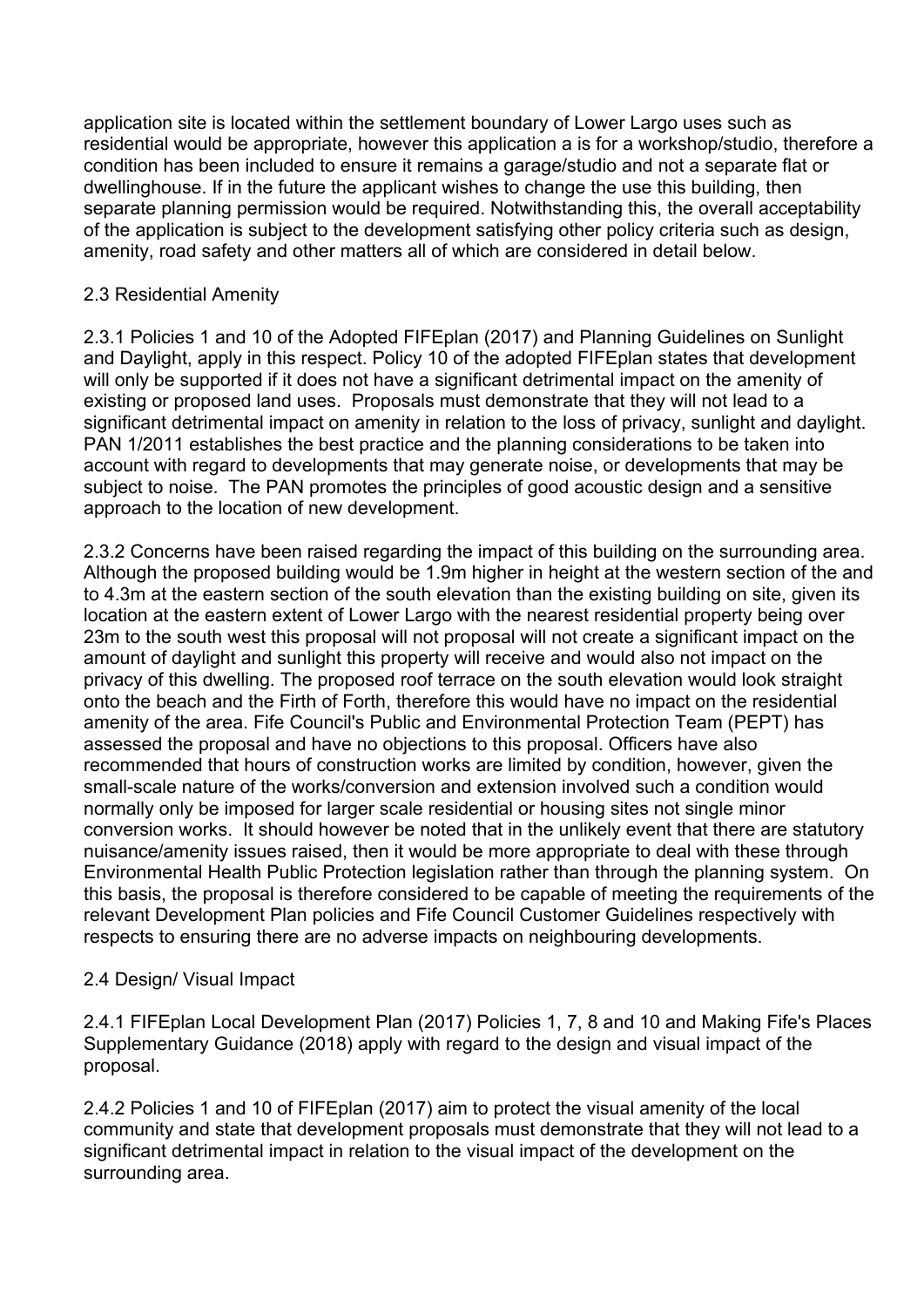2.4.3 Making Fife's Places Supplementary Guidance (2018) sets out the expectation for developments with regards to design. These documents encourage a design-led approach to development proposals through placing the focus on achieving high quality design. These documents also illustrate how developments proposals can be evaluated to ensure compliance with the six qualities of successful places.

2.4.4 Concerns have been raised regarding the design and scale of the proposed building. The existing building is finished is grey render with rusting rainwater goods and garage door. The proposed building would introduce a modern building contemporary in style maximising the views to the south. Although the design and proposed materials are not in keeping with the streetscene to the east, this building would visually enhance the area replacing an existing building with no architectural merit and would have a positive impact on the streetscene on the eastern side of Temple that leads into the countryside to the east. Whilst the proposal will be higher than the building it replaces and of some of the others locally and is immediately adjacent to the designated Fife Coastal Path, its upper level lean-to roof would have limited massing through the use of a recessed roof terrace feature as well as a limited length/roof span design which it is considered would not significantly obstruct vantages/views from the elevated designated access route. Further to that any visual impacts would be very temporary in nature and would be a one off small scale impact as users of the Coastal Path would pass briefly. That impact would therefore avoid any long term or repetative or intermitant visual impacts for Core Path users ot on the wider landscapr character of the area and is therefore considered acceptable in that regard. The limited visual impact would also be limited in terms of angle of view with a significant portion of the coastal environment still being visible either side of the proposed roof feature. On this basis, the proposal is therefore considered to be capable of meeting the requirements of the relevant Development Plan policies and Fife Council Customer Guidelines respectively with respects to ensuring there are no adverse impacts on the surrounding area.

#### 2.5 Access

2.5.1 Policies 1 and 13 aim to protect the natural environment and access and state development proposals will only be supported where they protect or enhance natural heritage and access assets including core paths and established footpaths.

2.5.2. There is a core path and claimed right of way to the north of the application site. The path to the south is not a claimed public right of way, however a condition has been added that this path must remain open during construction works and thereafter.

2.5.3 On this basis, the proposal is therefore considered to be capable of meeting the requirements of the relevant Development Plan policies with respects to ensuring there are no adverse impacts on the natural environment and access.

# 2.6 Contaminated Land/Land Stability

2.6.1 Policy 1 and 10 of the Adopted FIFEplan advises that development proposals must not have a significant detrimental impact on amenity in relation to contaminated and unstable land, with particular emphasis on the need to address potential impacts on the site and surrounding area.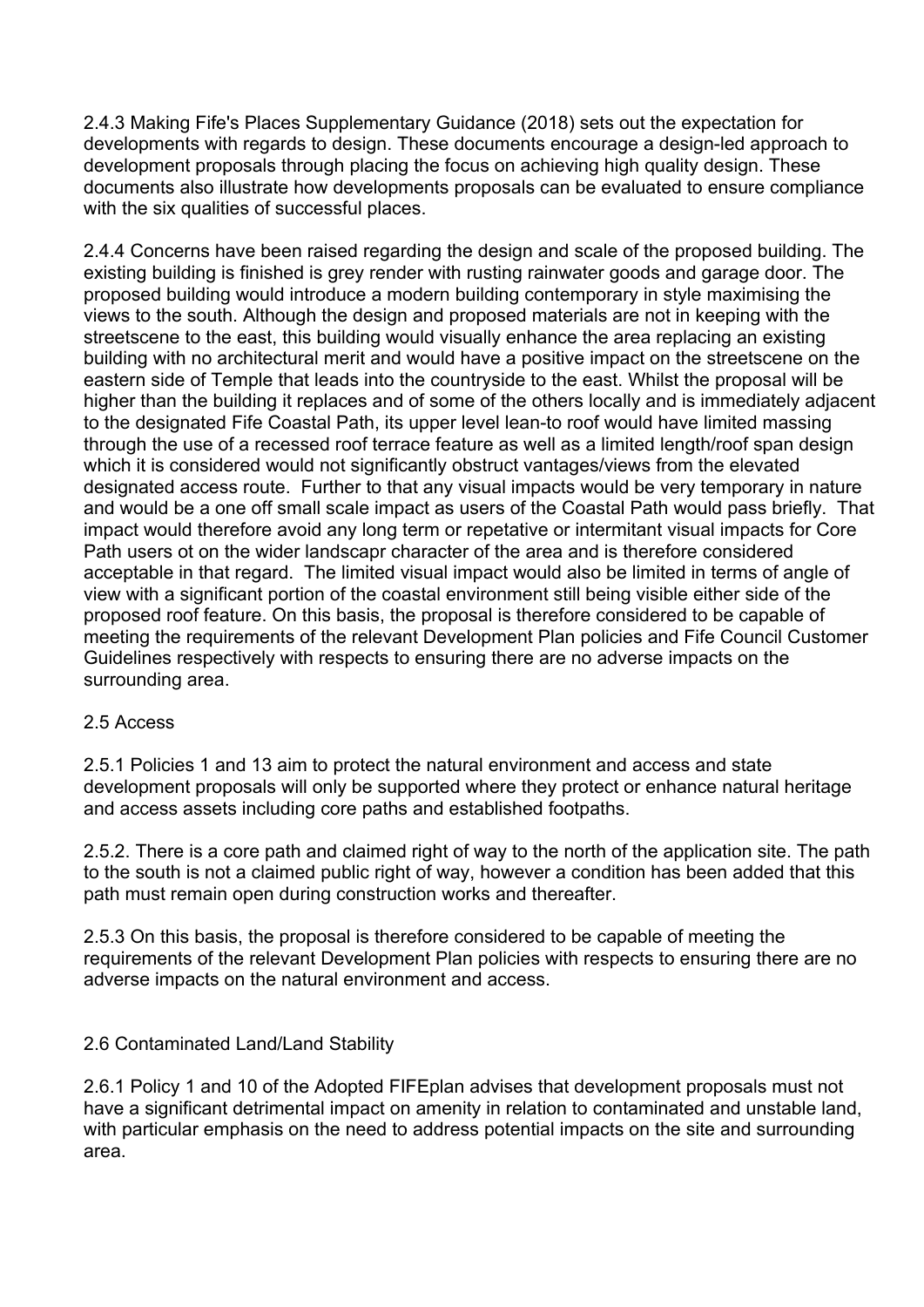2.6.2 Fife Council's Land and Air Quality Team were also consulted on the application. They have noted that a railway line ran formerly along the southern boundary of the application site. Therefore, a condition has been added to ensure any unforeseen contamination on site are suitably addressed.

# 2.7 Road Safety

2.7.1 Adopted FIFEplan (2017) Policy 3 and Making Fife's Places Supplementary Guidance (2018) apply in this instance.

2.7.2. Fife Council's Transportation Service have no objections to the proposal.

# 2.8 LOW CARBON

2.8.1 Collectively, Policies 1:Development Principles (Part B), 3: Infrastructure and Services and 11: Low Carbon Fife of FIFEplan state that planning permission will only be granted for new development where it has been demonstrated, amongst other things, that: low and zero carbon generating technologies will contribute to meeting the current carbon dioxide emissions reduction target (as set out by Scottish Building Standards); construction materials come from local or sustainable sources; and water conservation measures are in place. The Council's Low Carbon Fife Supplementary Guidance (2019) notes that small and local applications will be expected to provide information on the energy efficiency measures and energy generating technologies which will be incorporated into their proposal. Applicants are expected to submit a Low Carbon Sustainability Checklist in support. One general comment has been received about the lack of solar panels as part of this proposal. The applicant has submitted a low carbon checklist which states that the proposal will utilise renewable energy strategy with pv panels on the roof.

2.8.2 As such, it is considered that the proposed development accords with the above provisions of policy and guidance in relation to low carbon.

#### **CONSULTATION RESPONSES**

Land And Air Quality, Protective Services No objection subject to conditions Environmental Health (Public Protection) No objection Transportation, Planning Services No objection Scottish Water

# **REPRESENTATIONS**

One objection was received and the key issues are addressed throughout this report. The letter raised no new issues not already covered in the main report subject headings.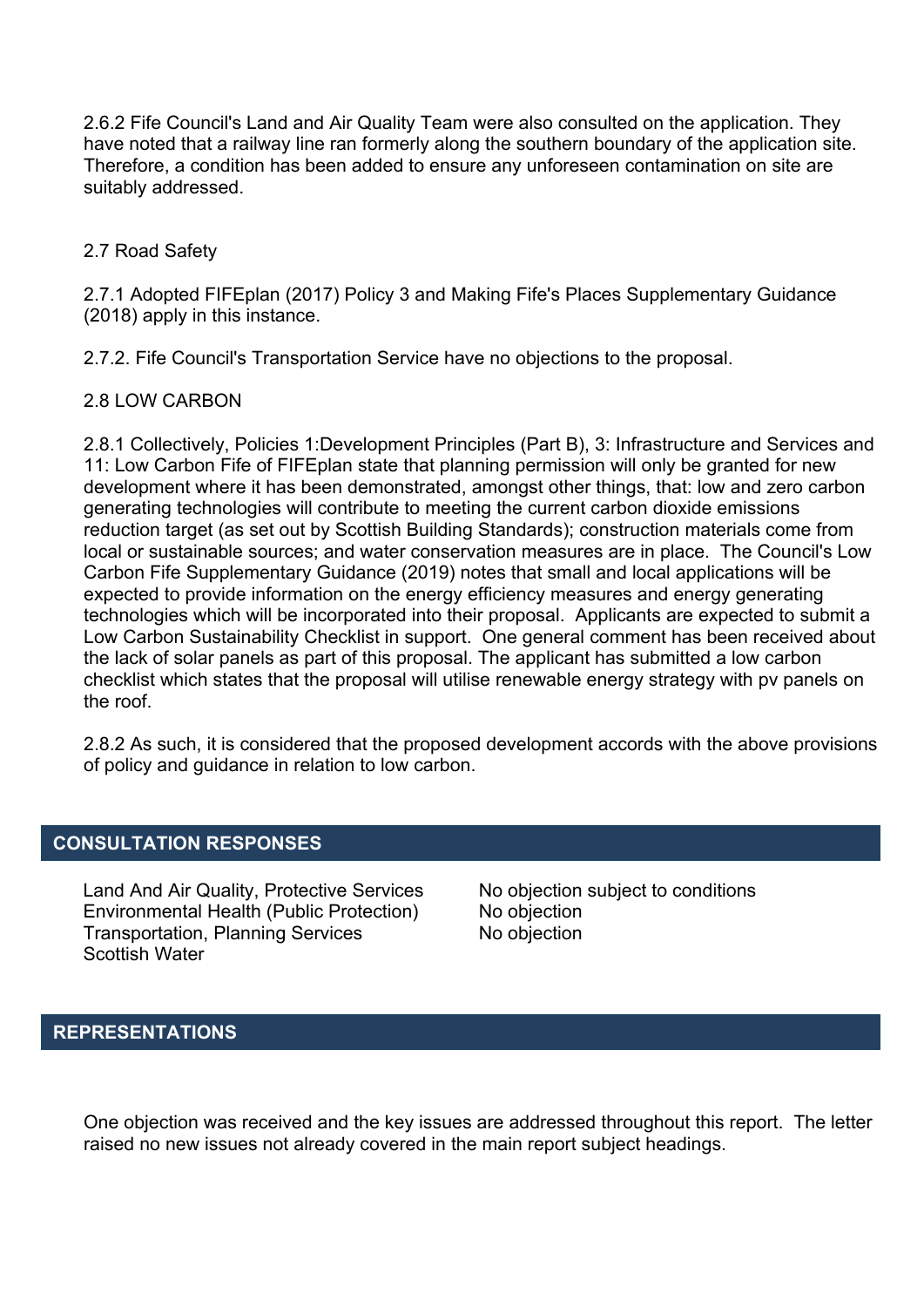# **CONCLUSION**

The proposal is considered acceptable in terms of design, detailing and choice of materials; and would protect and enhance the character and appearance of this property and surrounding area. It is considered, in this instance, that the proposal complies with the adopted FIFEplan (2017).

#### **DETAILED RECOMMENDATION**

It is accordingly recommended that the application be approved subject to the following conditions and reasons:

1. The development hereby approved shall only be used as a workshop/studio and for the avoidance of doubt the building shall not be used as a dwellinghouse or flat.

 Reason: In order to retain full control over the development and to avoid the creation of an additional permanent dwellinghouse.

2. The Right of Way to the south of the application site shall be kept open throughout the duration of constructions works and thereafter unless otherwise agreed in writing with the Council as Planning Authority.

 Reason: To ensure access along the Right of Way adjoining the site is not adversely affected by construction works.

3. IN THE EVENT THAT CONTAMINATION NOT IDENTIFIED BY THE DEVELOPER prior to the grant of this planning permission is encountered during the development, all development works on site (save for site investigation works) shall cease immediately and the local planning authority shall be notified in writing within 2 working days.

Unless otherwise agreed in writing with the local planning authority, development work on site shall not recommence until either (a) a Remedial Action Statement has been submitted by the developer to and approved in writing by the local planning authority or (b) the local planning authority has confirmed in writing that remedial measures are not required. The Remedial Action Statement shall include a timetable for the implementation and completion of the approved remedial measures. Thereafter remedial action at the site shall be completed in accordance with the approved Remedial Action Statement. Following completion of any measures identified in the approved Remedial Action Statement, a Verification Report shall be submitted to the local planning authority. Unless otherwise agreed in writing with the local planning authority, no part of the site shall be brought into use until such time as the remedial measures for the whole site have been completed in accordance with the approved Remedial Action Statement and a Verification Report in respect of those remedial measures has been submitted by the developer to and approved in writing by the local planning authority.

Reason: To ensure all contamination within the site is dealt with.